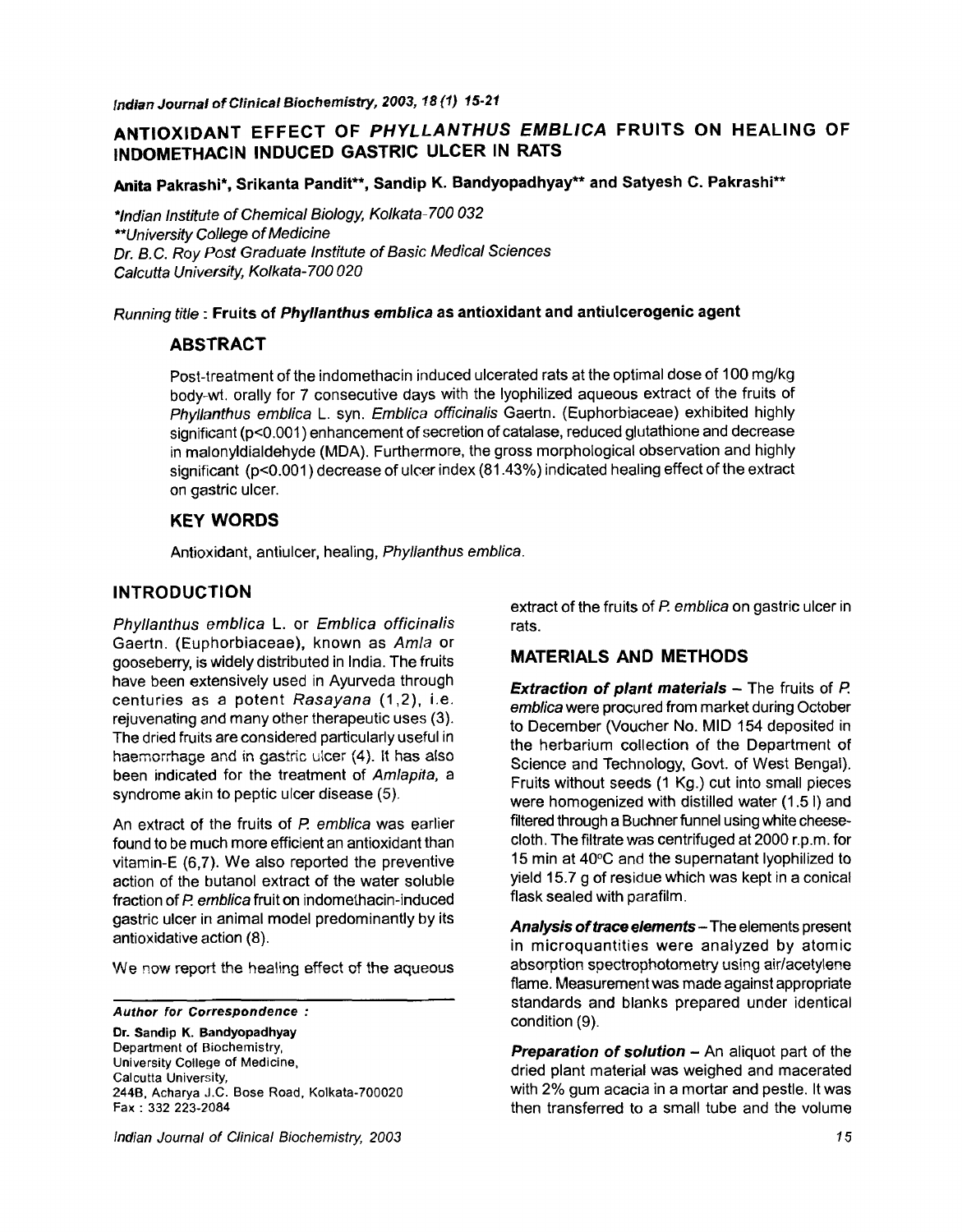#### *Indian Journal of Clinical Biochemistry, 2003, 18 (1) 15-21*

make-up as required, hereinafter referred to as 'drug'.

*Animal experiments -* Sprague-Dawley male rats (180 to 210 g) were maintained under proper lighting schedule (12:12) in a temperature controlled (24  $\pm$ 2º) animal house. Food pellets (Hindusthan Lever, India) and water were supplied *ad libitum,* taking care to minimize stress to the animals during handling. The chemicals used are of analytical grade from either Sigma or E. Merck.

Rats were randomly divided into three groups of six animals in each in two sets. They were fasted overnight. The animals were then individually administered with indomethacin suspended in 2% gum acacia in water as vehicle through feeding canula at a single dose of 30 mg/kg body-wt (10). for induction of gastric ulcer. All the groups received treatment orally 6 hours after induction of ulcer.

| $Group - 1:$    | Control receiving vehicle only    |
|-----------------|-----------------------------------|
| $Group - II:$   | Drug-treated (100 mg/kg body-wt.) |
| $Group - III$ : | Drug-treated (120 mg/kg body-wt.) |

At the end of treatment for pre determined intervals of days i.e., 5, 7 and 10, the animals were sacrificed under ether anesthesia. The antral portion of stomach was opened along the greater curvature and the specimen was collected for morphological observation and biochemical estimations.

*Calculation of ulcer index - Evaluated according* to Shay's method (11), the ulcer index of the treated animals of groups II and Ill were compared with that of the control, both in terms of dosage and duration (5, 7 and 10 days).

*Tissue homogenate -* Stomach tissue (antrum) were cut into small pieces with a scalpel blade and transferred to glass-teflon homogenizing tube to prepare a 10% homogenate (1 g, w/v) in phosphate buffer (pH 7.2; 2 mM) under cold condition. It was centrifuged at 2500 g for 10 min. The supernatant was collected for *in vitro* experiments.

## **BIOCHEMICAL ESTIMATIONS**

*Assay of Protein -* Protein was estimated by the method of Lowry *et al* (12).

Assessment of lipid peroxidation – The assay of malonyldialdehyde (MDA), produced as an index of lipid peroxidation, was done by the method of Esterbaner *et al* (13). Briefly, a mixture of 5 ml each of tissue homogenate and ice cold 20%

trichloroacetic acid (TCA)was incubated for 20 mins, and centrifuge at 2000 rpm for 5 mins. To 2 ml of protein free supernatant, 1 ml of freshly prepared thiobarbituric acid (TBA, 0.67%) in 0.5 M Tris-buffer adjusted to pH 3.2-3.8 with glacial acetic acid, was added and heated over a water bath (98°C) for 1 hour. The red chromophore (MDA-TBA complex)was extracted with 2 ml of n-butanol and the absorbance of butanol layer was determined at 535 nm using 1 mM 1, 1',3, 3'-tetra ethoxypropane as standard.

*Catalase activity-* The specific activity of catalase (CAT) was estimated according to the method **described** by Luck (14). The tissue homogenate (20 ml) as prepared earlier, was added to a  $H_2O_2$  phosphate buffer mixture (3 ml), maintaining the optical density at 240 nm to  $0.500 \pm 0.010$  (d = 1 cm). The rate of change of optical density with time at 240 nm was recorded for the calculation of catalase activity.

*Estimating Reduced glutathione (GSH) -* The method of Ellmann (15) was followed for estimation of reduced sulfhydryl group in the gastric tissue. The tissue homogenate (200  $\mu$ I) was taken in 10 mM phosphate buffer, pH 7.0 to which 200  $\mu$  of 10 mM DTNB - phosphate buffer pH 8.0 was added, mixed thoroughly and kept at room temperature for 20 min and the absorbance was measured thereafter in a spectrophotometer at 412 nM.

The results were analysed statistically using the unpaired student's 't' test.

## **RESULTS**

The spectral analysis of the extract revealed the concentration of Mn, Zn and Cr as 0.594, 0.440, 0.247 ppm respectively.

*Morphological observations -* Group-I animals showed presence of oedema, sub-mucosal haemorrhagic lesions, deep ulcer with erosions and invasive lesions of different sizes, number and presence of acid haematin in stomach content (Fig. 1).

Presence of heaIed scars of different sizes and numbers were observed in group II rats. No active lesion with oozing blood was found (Fig. 2).

The morphology in group III was virtually the same as in group II, therefore, has been omitted.

*Determination of ulcer index-* In one set of experiments, with group II, the percent inhibition of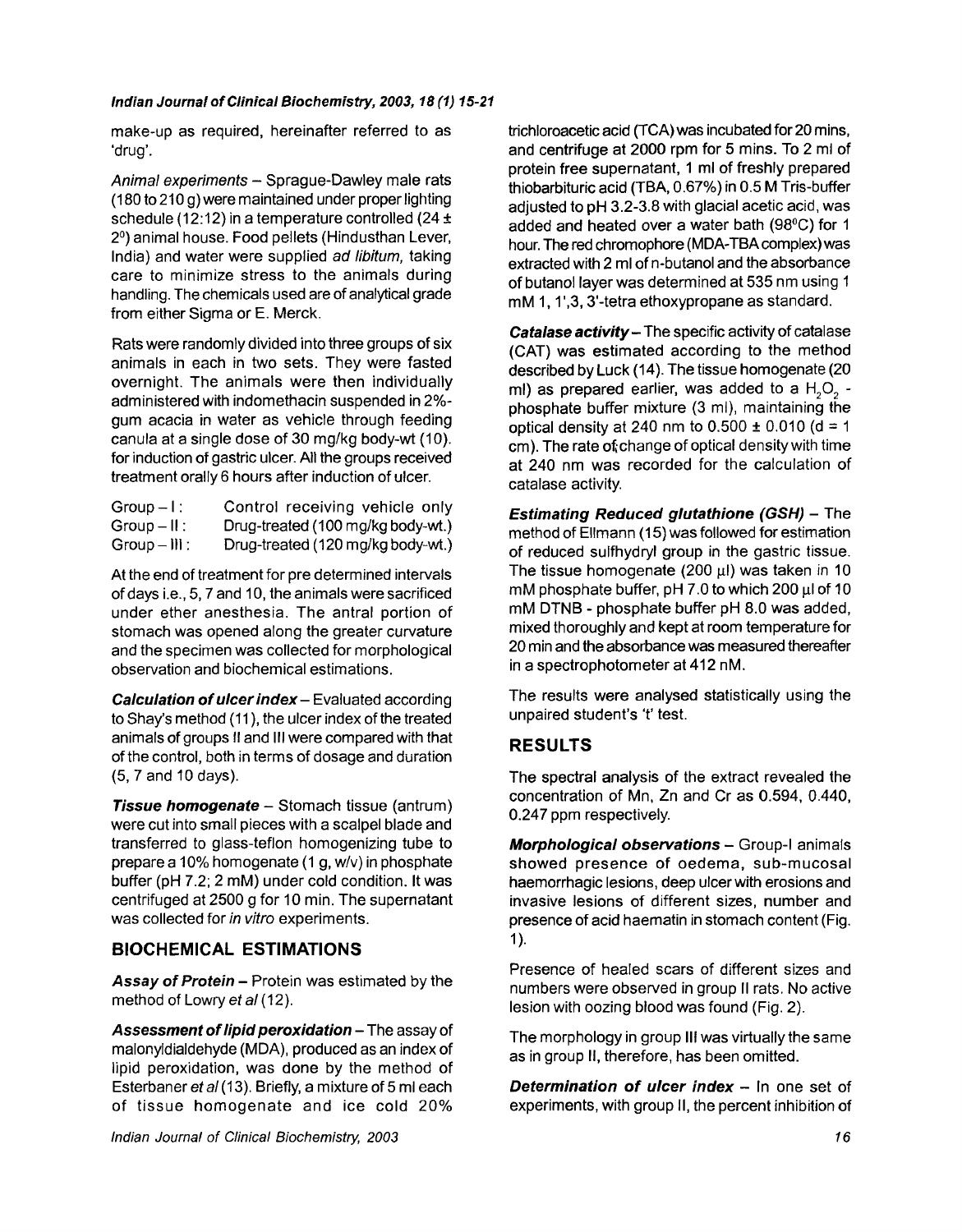#### *Indian Journal of Clinical Biochemistry, 2003, 18 (1J 15-2t*

ulcer index was found to be 50.89, 79.39 and 79.59 respectively on days 5, 7 and 10. The maximum decrease was observed on day 7, corroborated by another set of experiments with the same duration when the percent inhibition of ulcer indices were 81.43 and 73.86% in group II and III respectively as against the control group I, the maximum decrease being observed in group II (Fig. 3).

*Effect of the drug on lipid peroxidation -* **The**  decrease in the MDA (n mole/mg protein) level was highly significant (p<0.001 in all the experimental groups compared to group 1 (Table 1 ).

*Effect on reduced glutathione (GSH) -* Increase in the levels of GSH (n mole/mg protein) was highly significant (p<0.001) in all the groups against control (Table 1).

*Effect on catalase-* Increase in the level of catalase (U/mg of protein) was highly significant in-group II and also significant in the group III as compared with the control group I (Table 1).

### **DISCUSSION**

The morphological observation on the drug-treated ulcerated rats of group II as compared to the ulcerated control group I (Figs. 1 & 2) indicated healing action on indomethacin-induced gastric ulcer. The rate of healing of ulcer was found to be maximum on day 7 in treated animals as compared with the control (Fig. 3). It would be understandable since bodies own defensive mechanism would be expected to play its role for the natural recovery of the animals by day 10 upto which we studied. The highly significant (p<0.001) decrease in the level of lipid peroxidation as well as increase in the activities of catalase and GSH on gastric mucosa of the drug-treated groups (Table 1) strongly suggested involvement of antioxidative action of catalase and GSH in the healing process.

It is well known that glutathione; a major non-protein thiol plays a crucial role in the coordination of the body's antioxidant defense mechanism. Yoshikawa *et.al* (16) have shown that indomethacin-induced gastric mucosal injury decreased the glutathione peroxidase activity and aggravated the injury due to accelerated accumulation of hydrogen peroxide and lipid peroxidation. Furthermore, excessive peroxidation could cause increased glutathione consumption (17) as the case in the control group I in our study showing depletion of the glutathione content.

The observed increase in glutathione level of the gastric tissue along with healing of indomethacininduced ulcer in the treated animals adduce additional support to the view that glutathione inhibits gastric mucosal injury possibly mediated through scavenging indomethacingenerated metabolites (18).

Results in Table 1 also show that drug-treatment at the dosage of 100 mg/kg and 120 mg/kg body-wt. significantly decreased the level of lipid peroxidation in gastric tissue compared to the ulcerated animats.

It may, however, be pointed out that there was no significant difference between the effect of the two doses used in all the experiments done. Therefore, 100 mg/kg body-wt, of the extract of *P. emblica*  fruits appear to be the optimal dose for healing of indomethacin-induced ulcer in rats.

A growing body of evidences also suggest that a number of *plants and plant products* (eg, *Ocimum sanctum* Linn (19), *piper betle* leaves (20), rhizome of *zigiber officinate* (21), rhizome of *picrorhiza kurrooa* (22), *phytlanthus emblica)* are known as potent antiulurogenic properties as well as for healing ulcer and atleast part of the therapeutic values of these plant products may be ascribed to their antioxidant properties.

The role of  $Zn^{2+}$  and  $Mn^{2+}$  on protection/healing of gastric ulcer through their antioxidative action has been reported (24,25). Moreover,  $Zn^{2+}$  and Mn<sup>2+</sup> are also a constitutent part of superoxide dismutase (SOD), a free radical scavenging enzyme. The presence of high amount of Mn (0.594 ppm) and Zn  $(0.440$  ppm) thus adduce further support to the significant antiulcerogenic effect of the extract of P. *emblica* based on its antioxidative action. Recently, protective effect of zinc gluconate on chemically induced gastric ulcer have also been reported (26).

# **ACKNOWLEDGEMENTS**

The authors thank the Director, Indian Institute of Chemical Biology and Head of the Department of Biochemistry and Pharmacology, University College of Medicine, Calcutta University, Dr. B.C. Roy Post-Graduate Institute of Basic Medical Sciences for facilities. The financial support of Council of Scientific and Industrial Research, New Delhi and Indian National Science Academy, New Delhi, respectively to Dr. Anita Pakrashi, Emeritus Scientist, CSIR and to Dr. S. C. Pakrashi, INSA Senior Scientist is gratefully acknowledged. Thanks are due to Mrs. Sharmistha Chatterjee for technical assistance and Mr. Satya Deb for typing the manuscript.

*Indian Journal of Clinical Biochemistry, 2003*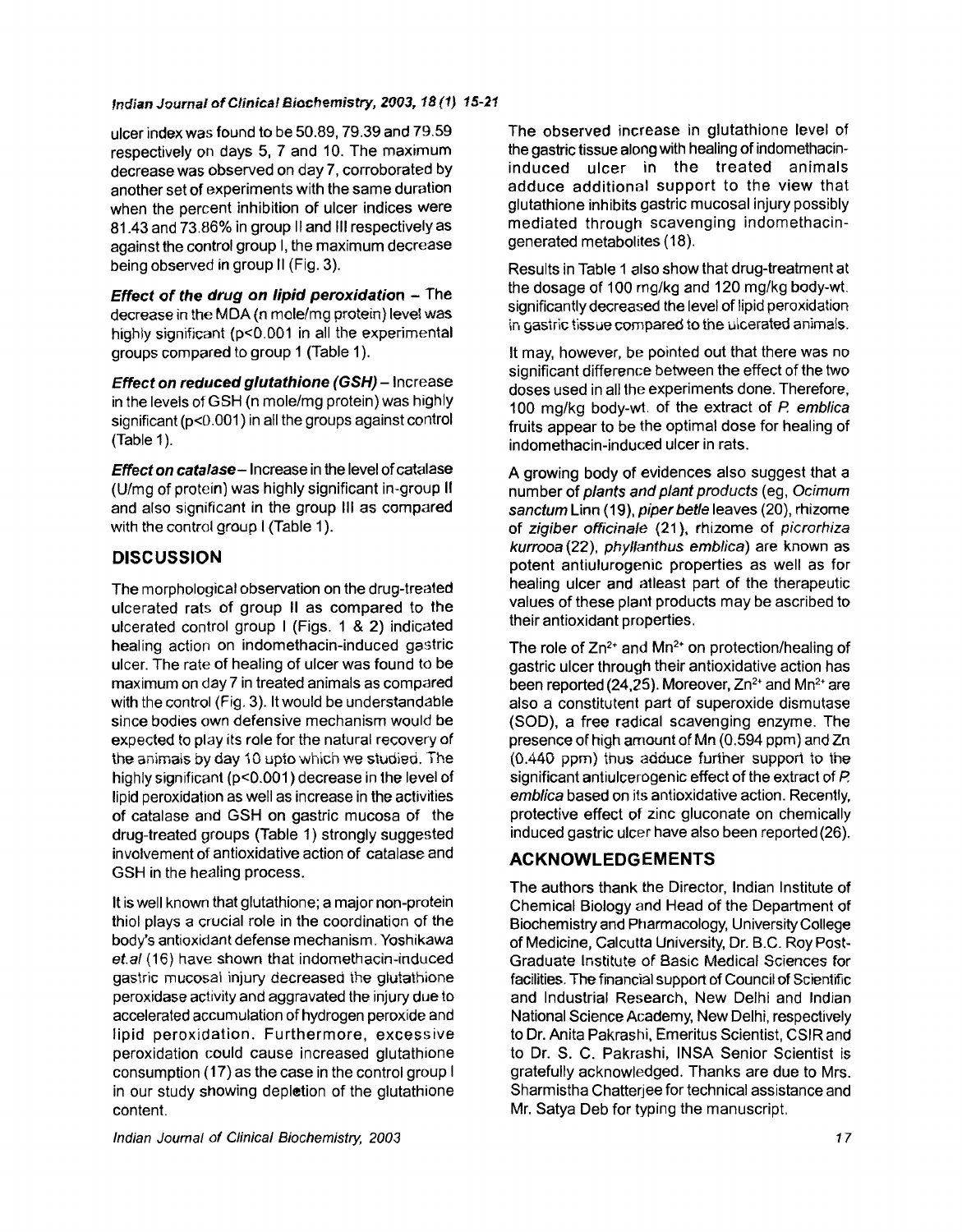*Indian Journal of Clinical Biochemistry, 2003, 18 (1) 15-21* 

# **TABLE I " HEALING EFFECT OF THE AQUEOUS EXTRACTIVE OF** *PHYLLANTHUS EMBLICA* **FRUITS ON GASTRIC ULCER IN RATS ON DAY 7.**

| Group | MalonyIdialdehyde<br>(n mole/mg protein) | Catalase<br>*U/mg protein) | <b>Glutathione</b><br>(n mole/mg protein) |
|-------|------------------------------------------|----------------------------|-------------------------------------------|
|       | $9.39 \pm 3.08$                          | $11.63 \pm 1.236$          | $110.13 \pm 17.22$                        |
|       | $2.69 \pm 0.69$ ***                      | $20.01 \pm 0.662$ ***      | $251.16 \pm 8.64***$                      |
| Ш     | $2.23 \pm 0.257***$                      | $15.95 \pm 0.9$ **         | $232.32 \pm 12.98***$                     |

[Values are mean + SEM of 6 animals in each group)

\*\* p<0.01 \*\*\* p <0.001



**Fig. 1** Ulcerated control group showing thin mucosal layer and different size of ulcerated spots,



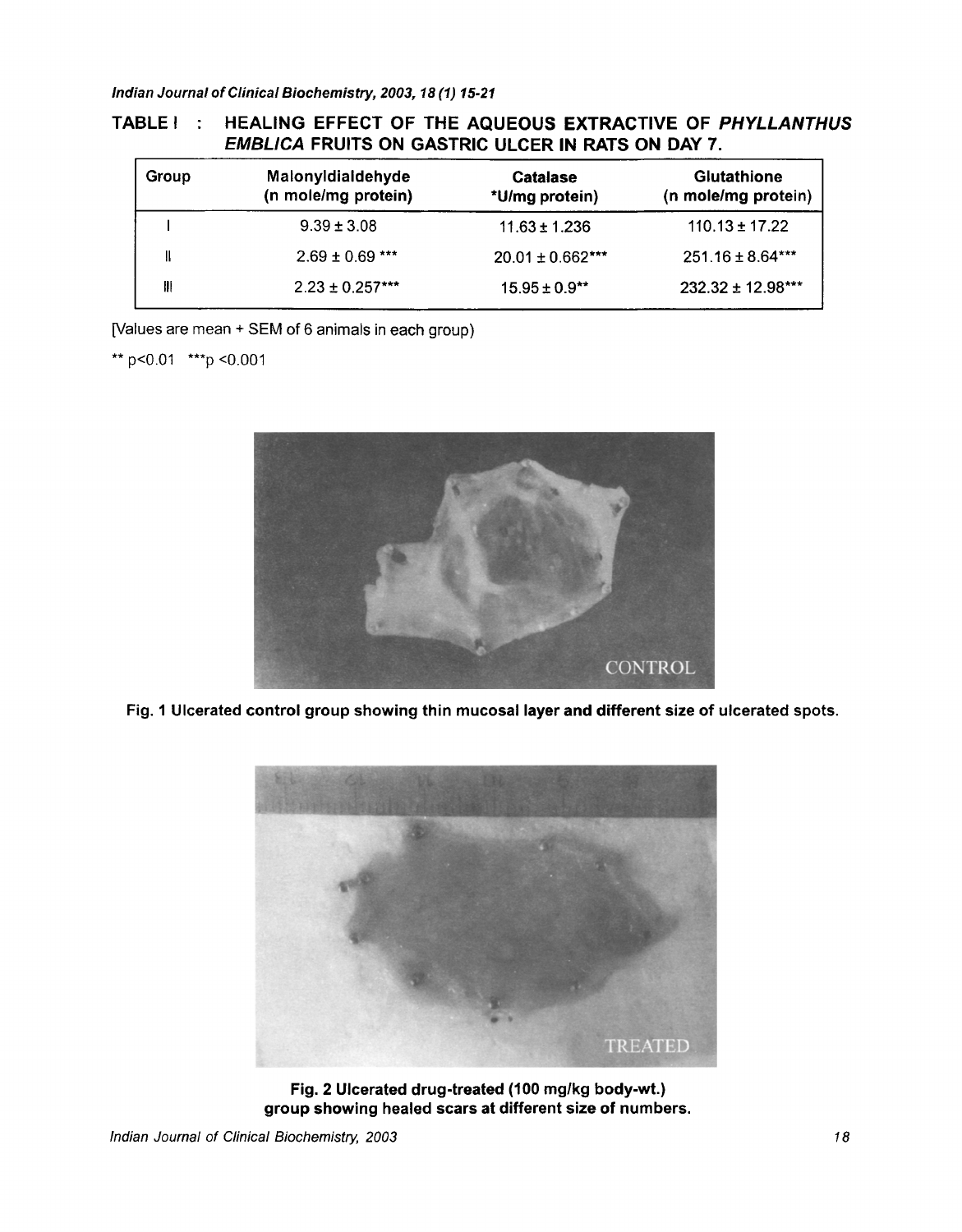

Fig. 3 Ulcer index of rats treated with different dosages of *phyllanthus emblica* (aqueous extract).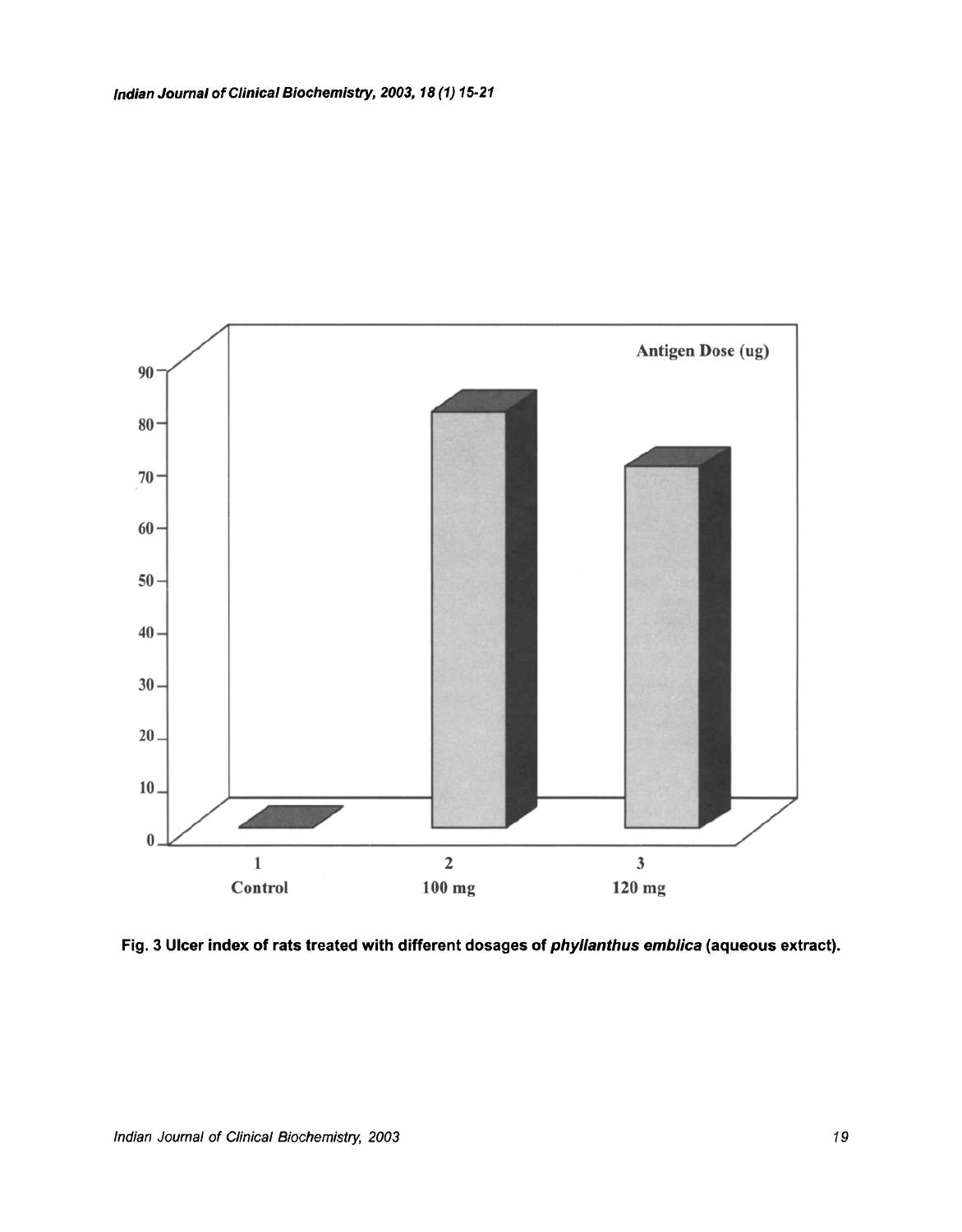#### *Indian Journal of Clinical Biochemistry, 2003, 18 (1) 15.21*

### **REFERENCES**

- 1. Satyavati, G.V., Raina, M.K. & Sharma, M., (1976) *Medicina/Plants of India,* Vol. 1 (Indian Council of Medical Research, New Delhi) 377.
- 2. Sharma, P.V., (1978) *Dravyaguna Vijnana*  (Chaukhambha Sanskrit Sansthan, Varanasi).
- 3. Chatterjee, A. & Pakrashi, S.C., (1994) *The Treatise on Indian Medicina/ Plants,* Vol. III (Publication and information Directorate, CSIR, New Delhi) 33-35.
- 4. Nadkarni, K.M., (1976), *Indian Materia Medica,* (Populat Prakashan, Bombay), 480.
- 5. Rao, C.H.V., Sairam, K., Agarwal, V.K., Joshi, V.K. & Goel, R.K. (2000), Effect of *Phyllanthus emblica* Linn on gastric ulceration and secretion, *Ind. J. PharmacoL,*  32, 81-87.
- 6. Maulik C, Kagan V E, Pakrashi S, Maulik N & Das D K (1996) Extract of some Indian Plants with potent antioxidant properties. In : *Proceeding of International Symposium on Natural Antioxidants : Mechanism and Health effects,* edited by Packr L, Traner M G & Xin W, Beijing, China, 20-24 June, 1995 (AOCS Press, Chicago), 92-98.
- 7. Maulik G, Maulik N, Bhandari V, Kagan V E, Pakrashi S & Das D K (1997), Evaluation of antioxidant effectiveness of a few herbal plants, *Free Rad. Res.* 27,221-228.
- 8. Bandyopadhyay S K, Pakrashi S C & Pakrashi A (1999), The role of antioxidant activity of *Phyllanthus embfica* fruits on prevention from indomethacin induced gastric ulcer, *J. EthnopharmacoL,* 70, 171-176.
- 9. Walsh A, (1995), Application of atomic absorption spectra of chemical analysis, *Spectrochim Acta,* 7, 171-176.
- 10. Ahmad R, MoutairyA L, Mahammad T (1996), Effect of vitamin-E and selenium on hypothermic restraint stress and chemically induced ulcers, *Digest Dis & Sci,* 41, 1165- 1169.
- 11. Shay H, Karmarow S A, Fels S S, Meranze D, Gruenstein M & Siplet H, (1945), A simple method for the uniform production of gastric

ulceration in the rat *Gasroenterol,* 5, 43-45.

- 12. Lowry O H, Rosenbrough N S, Farr A L & Randall R J (1951), Protein measurement with folin phenol, *J. Biol. Chem.,* 193, 265-275.
- 13. Esterbaner H & Cheeseman K, (1990), Determination of aldehydic lipid peroxidation products. Malonaldehyde and 4 hydroxynonal, *Methods of Enzymology,* 186, 407-421.
- 14. Lück H, Catalase (1965), In: Bergmeyer H U, in *Methods of Enzymatic Analysis,*  (Academic Press, London), p. 855-888.
- 15. Ellaman G L, (1959), Tissue sulfhydryl groups, *arch Biochem Biophys,* 82, 70-72.
- 16. Yoshikawa T, Nioto Y, Tanigawa T, Yoneta T & Kondo M, (1991), The antioxidant properties of a novel zinc-carnosine chelate compound, N-(3-aminopropionyl)-L-histidinato-zinc, *Biochem Biophys Acta,* 1115, 15-22.
- 17. Comporti M, (1993), Biology of disease, lipid peroxidation and cellular damage in toxic liver injury, *Lab Invest,* 52,599-623
- 18. Olsen C E, (1988). Glutathione modulates toxic oxygen metabolites injury of canine chief cell in primary culture, Amer J Physiol, 254,649-656.
- 19. Mondal S, Das D N, De K, Ray K, Ray G, Chaudhuri S B, Sahana C C, Chaudhuri M K, (1993), *Ociumum sanctum* Linn - a study on gastric ulceration in rats. *Ind. J. Physiol pharmaco137(1* ), 1991-92.
- 20. Majumder B, Roychoudhuri S, Ray A, Bandyopadhyay S K (2002). Potent antiulcerigenic activity of ethanol extract of leaf of *Piper betle* Linn by antioxidative mechanism. *Ind. J. Clin Biochem.* 17(1 ), 49- 57.
- 21. Yahya MA AI, Rafatullah S, Ageel A M, Parmar N S, Tasriqq M (1989) Gastrocytoprotective effect of ginger *Zingiber afficinale* Rosc in albino rats. *Am J. Clin Med*  17, 51-56.
- 22. Ray A and Bandyopadhyay S K (1998) Studies on Indian Traditional Medicine, *Picrorhiza Kurrooa* (Katuki) and peptic ulcer. Bom. Hosp. J. 40(3), 374-381.

*Indian Journal of Clinical Biochemistry, 2003*